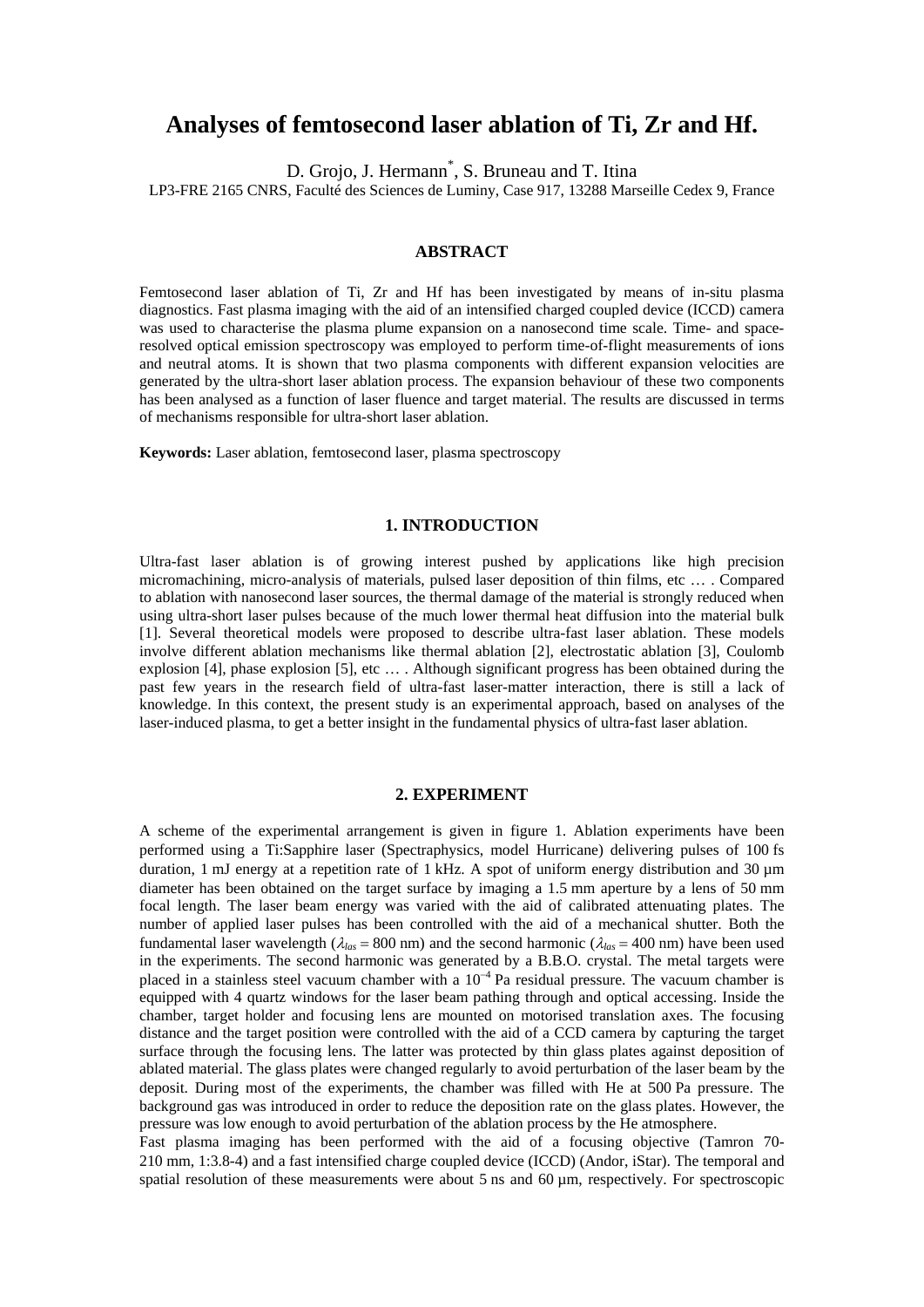

observations, the plasma plume was imaged on the entrance slit of a 1 m spectrometer (Jobin-Yvon). Using two achromatic quartz lenses of 200 and 400 mm focal length, an image magnification  $\times 2$  was obtained. According to the width of 100 um of the spectrometer entrance slit, the plasma emission was captured from a zone of a dimension of about 50 µm in the direction parallel to the laser beam and plasma symmetry axis. The distance *z* of the observation zone with respect to the target surface varied by displacing the  $f = 400$  mm lens along the *z*-axis. A fast intensified charge coupled device

Figure 1: Experimental set-up. Mirrors M1 and M2 with coatings for reflection at 45° incidence at λ*las* (800 or 400 nm) were used.

(Princeton Instruments, model 576/RB-E) with a variable gate ( $\geq$  5 ns) was placed at the spectrometer output for photon detection. Using the first order of the spectrometer grating, a spectral window of about 6 nm was observed with a spectral resolution of  $\lambda/\Delta\lambda = 1 \times 10^4$  ( $\Delta\lambda = 0.05$  nm at  $\lambda = 500$  nm). The spatial resolution of the lateral *x*−position, perpendicular to the laser beam axis, was about 22 µm. Synchronisation between laser and ICCD detector was ensured using the Pockels cells pulse generator trigger output of the femtosecond amplifier. The time jitter between laser and detector gate was about  $\pm$  1 ns. ICCD detector and spectrometer were connected to a microcomputer for data acquisition and spectra analysis. In order to enhance the signal to noise ratio, data acquisition was performed by averaging the signal over  $10<sup>2</sup>$  or more successive laser shots. During the recordings, the target was translated perpendicularly to the laser beam with a velocity of 30  $\mu$ ms<sup>-1</sup> in order to maintain the lasermaterial interaction stable. An observation gate of 5 ns or 10 ns was used during most experiments. The time delay *t* between laser pulse and observation gate was varied with the aid of a delayed pulse generator. According to the available maximum energy of 20 µJ at 800 nm, a maximum fluence of Maximum for the second and times of the second harmonic, the second material interaction stable and the second harmonic, the maximum fluence was 1.6 Jcm<sup>-3</sup> years obtained. The second harmonic synchronisation between lase

#### **3. RESULTS AND DISCUSSION**

#### **3.1. Fast plasma imaging**

The thermo-physical properties of Ti, Zr and Hf are listed in table 1. It is noted that the three metals, which are situated in the same column of the periodic table of elements, have similar optical and thermo-physical properties, but different atomic mass. Most of the experiments have been carried out in He background gas of 500 Pa pressure for two reasons. First, the presence of the background gas leads to a reduced deposition rate on the lens protecting glass plates. Second, collisions between the ablated vapour species and atoms lead to higher excitation rates and therefore a higher detection efficiency of the plasma species. However, it is emphasised that the pressure was low enough to avoid perturbation of the ablation process by the He atmosphere.

|                |          |      | $\kappa_{th}$                                                                        |     | $I_{vap}$ | $I_{fus}$       | $L_{Vap}$    | $L_{fus}$   |
|----------------|----------|------|--------------------------------------------------------------------------------------|-----|-----------|-----------------|--------------|-------------|
| <b>Species</b> | (a.m.u.) |      | $(g cm3)$ (W m <sup>-1</sup> K <sup>-1</sup> ) (J K <sup>-1</sup> kg <sup>-1</sup> ) |     | (K)       | (K)             | $(J g^{-1})$ | $(Jg^{-1})$ |
| Ti             | 47.9     | 4.5  | 21.9                                                                                 | 523 | 3560.15   | 1933.15         | 8893         | 365         |
| Ζr             | 91.2     | 6.49 | 22.7                                                                                 | 281 |           | 4650.15 2125.15 | 6360         | 211         |
| Hf             | 178.5    |      | 23                                                                                   | 146 | 4875.15   | 2500.15         | 3700         | 122         |

Table 1 : Thermo-physical properties of Ti, Zr, Hf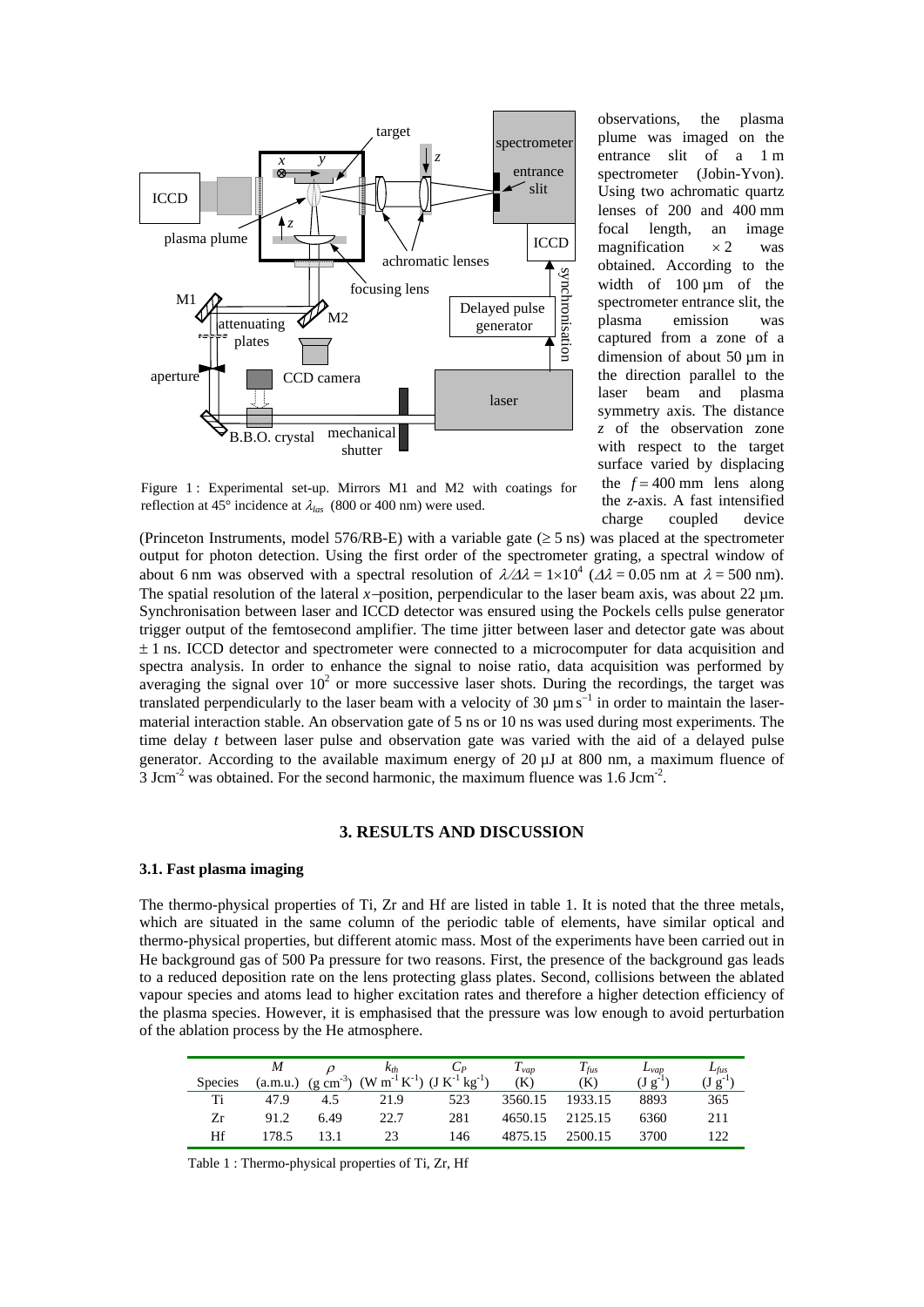

Figure 2 : Plasma images recorded for different laser fluences and time delays during Ti ablation in 500 Pa He using the second harmonic ( $\lambda = 400$  nm). Colour scaling is adjusted for every image to the maximum intensity.

Plasma images recorded during ablation of Ti in 500 Pa He produced by  $\lambda_{\text{las}} = 400 \text{ nm}$  (second harmonic) laser pulses are presented in figure 2 for different laser fluences *Flas* and different time delays *t* between the laser pulse and the observation gate. The intensity scaling (see caption for  $F_{las} = 1.6$  Jcm<sup>-2</sup>,  $t = 20$  ns) has been adjusted to the maximum intensity value for every image. It is noted that the plasmas emission intensity is a strongly decreasing function of time (over several orders of magnitude during 1 µs). The target position is indicated on each image by a vertical black bar. At  $t = 20$  ns, the plasma is located in a volume of about 0.2 mm diameter in the vicinity of the irradiated



Figure 3 : Intensity as a function distance from target for different times and  $F_{las} = 1.6$  Jcm<sup>-2</sup>. The other experimental conditions are identical to those of figure 2.

area of the targets surface for all laser fluences. Later, at 50 ns, two regions of plasma emission are distinguished. Very close to the targets surface, a small volume  $( \leq 0.1$  mm) of high emission intensity is observed whereas a much larger zone of lower emission intensity and conical shape is detected for larger distance from target. This zone seems to be smaller at lower laser fluence. However, it is noted that the size on the image is correlated to the relative intensity with respect to the maximum intensity (strong emitting zone close to the target). Therefore, care has to be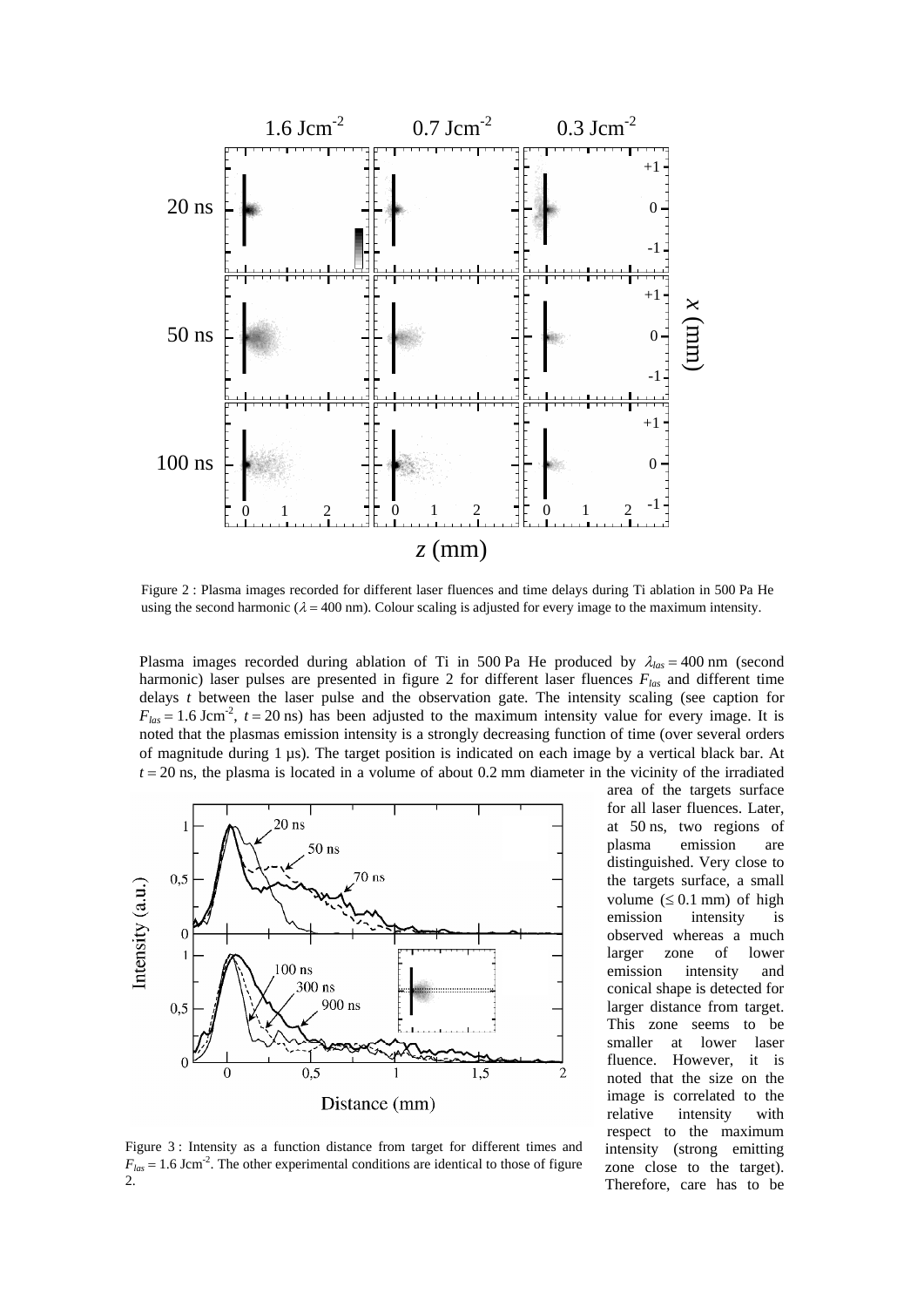

Figure 4 : Intensity profiles recorded during ablation of Ti in 500 Pa He with  $F_{las}$  = 3 Jcm<sup>-2</sup> using the fundamental wavelength at  $\lambda$  = 800 nm.

obtained from the images by averaging over several lines as shown in the insight of figure 3. It is shown that the intensity profile for  $t = 20$  ns already allows one to distinguish between the two plasma components. However, the spatial separation between both components is weak. Therefore, an identification of both components on the image was not possible for  $t = 20$  ns. With increasing time, both components show a different expansion behaviour with respect to the *z*-axis. The fast component has an intensity maximum that propagates in time towards higher distances. Contrarily, the slow component is characterised by an intensity maximum that remains close to the targets surface whereas the intensity distribution expands towards higher distances. The most probable velocity of the slow plasma component is about one order of magnitude lower than that of the fast one.

To make sure that the observation of the two plasma components are not an artefact of our experiment but a consequence of the ultra-short laser ablation process itself, we have performed a series of complementary measurements. First, the influence of the applied number of laser pulses on the same surface area has been investigated. As indicated in section 2, the plasma images have been recorded by averaging over several laser ablation events. This has been done by applying a laser pulse sequence onto target which was translated continuously with a velocity of 30  $\mu$ ms<sup>-1</sup>. Thus, according to the laser



Figure 5 : Intensity profiles recorded for ablation of Ti in vacuum. The other experimental conditions are identical to those of figure 3.

spot diameter of  $30 \mu m s^{-1}$ , every surface area was submitted to irradiation by 10<sup>3</sup> laser pulses. For a typical ablation rate of  $10 \text{ nm pulse}^{-1}$ , an ablation depth of  $10 \text{ µm}$  was obtained. In a previous study [6], it was shown that the ablation rate as a function of laser pulse number was constant for ablation depths smaller than the laser spot diameter. Thus, no change of the ablation regime due to the application of successive laser pulses was expected. To make sure that the properties of the plasma plume produced by multipulse ablation are identical to a single shot

taken when interpreting the plasma images. Finally, at 100 ns, the intensity ratio between the slow plasma component (close to the target) and the fast plasma component further increased in favour of the slower component emission intensity.

More detailed information about the two plasma components is obtained from the intensity distribution as a function of distance from target *z* which is presented in figure 3 for experimental conditions identical to those of figure 2  $(1.6 \text{ Jcm}^{-2})$ . The intensity profiles  $I = f(z)$  are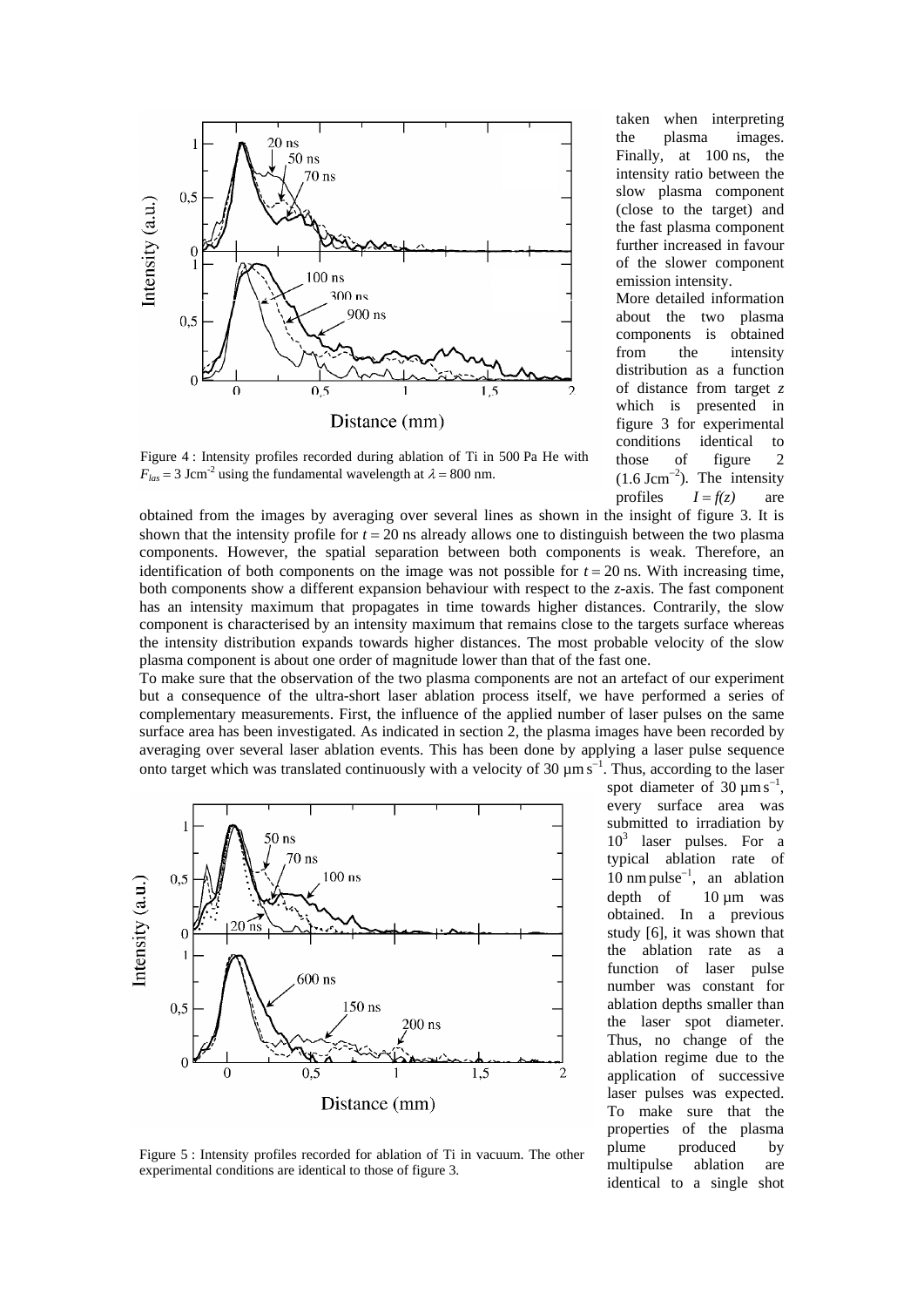

Figure 6 : Intensity profiles recorded for different laser fluences for  $t = 20$  (a) and 400 ns (b) during ablation of Ti in 500 Pa He with  $\lambda_{las} = 400$  nm.

(fresh surface) generated plume, plasma images have been recorded during a single shot ablation event on a fresh surface for several delay times. Comparing these images to those obtained by multipulse ablation, no significant difference has been observed.

Second, the influence of the laser pulse properties has been examined. In fact, ultra-fast laser systems do not generate a single perfect laser pulse of 100 fs pulse duration. The laser pulse has not a gaussian temporal shape. It is characterised by a fast intensity increase and an almost exponential

intensity decay. That means that the ultra-short pulse is accompanied by radiation on a picosecond or nanosecond time scale of much lower intensity. Furthermore, laser systems with a regenerative amplifier generate a pre-pulse which precedes the main pulse by one or several nanoseconds. The intensity ratio between main- and pre-pulse (pre-pulse contrast) is about  $10<sup>3</sup>$  for the laser system used in our experiment. In order to avoid problems related to the intensity contrast, we carried out most of the experiments by using the second harmonic of the laser beam at  $\lambda_{las} = 400$  nm. The non-linear frequency conversion strongly increases the contrast. In figure 4 are presented intensity profiles for different time delay which have been recorded for similar experimental conditions as those presented in figure 3. Dislike to figure 3 (ablation with  $\lambda = 400$  nm, 1.6 Jcm<sup>-2</sup>), figure 4 presents results obtained with laser pulses at the fundamental wavelength at  $\lambda = 800$  nm and a fluence of 3.0 Jcm<sup>-2</sup>. Comparing figures 3 and 4, we observe a similar behaviour for ablation with both the fundamental wavelength and the second harmonic. In particular, at  $\lambda = 800$  nm (figure 4) the slow and the fast plasma components are identified. Both have similar expansion and propagation velocities as those observed at  $\lambda = 400$  nm (figure 3). As the contrast at the fundamental laser wavelength is much lower than that of the second harmonic, it is concluded that the observed plasma propagation behaviour is not an artefact resulting from a low contrast of the used laser source.

The third possible origin of a two component formation in the ablation plume may come from the interaction with the surrounding low pressure gas. Although the mean free path of the ablated species in He at a pressure of 500 Pa is about 100 µm and the effect of the gas on the plume is expected to be small during the early expansion stage, we performed complementary measurements in vacuum to exclude any doubt on the origin of the observed plasma behaviour. In figure 5 are presented intensity profiles for different time delay which have been recorded for experimental conditions identical to those of figure 3, except of the ambient gas pressure which was reduced to  $10^{-4}$  Pa. It is seen that both slow and fast plasma components are still observed in vacuum and are thus not produced by the interaction of the ablation plume with the low pressure gas atmosphere. It is however noted, that in vacuum, the emission intensity of the fast component strongly decreases for  $t > 200$  ns. This is attributed to the fact, that the density of the expanding plasma plume density strongly diminishes as a function of time. Thus, the collision frequencies decrease and the excitation rates are small during the later expansion stage in vacuum. We observed, however, that the excitation rates in presence of an ambient gas are increased due to collisions between ablated vapour species and ambient gas atoms.

Figure 6 shows intensity profiles for different laser fluences and two different delay times. The times  $t = 20$  (a) and 400 ns (b) are chosen to show the influence of laser fluence on the fast and the slow plasma component, respectively. All intensity profiles are normalised with respect to its maximum intensity to allow an easy comparison of the curve shapes. The maximum intensities are given in the figure in counts s<sup>-1</sup>. It is observed that for  $F_{las} \ge 0.7$  Jcm<sup>-2</sup> the intensity distribution attributed to the fast component (a) has a similar shape which indicates that the corresponding propagation velocity is independent of  $F_{las}$  in this fluence range. However, for  $F_{las} < 0.7$  Jcm<sup>-2</sup>, the intensity distribution becomes more narrow showing that the average propagation velocity of the fast component is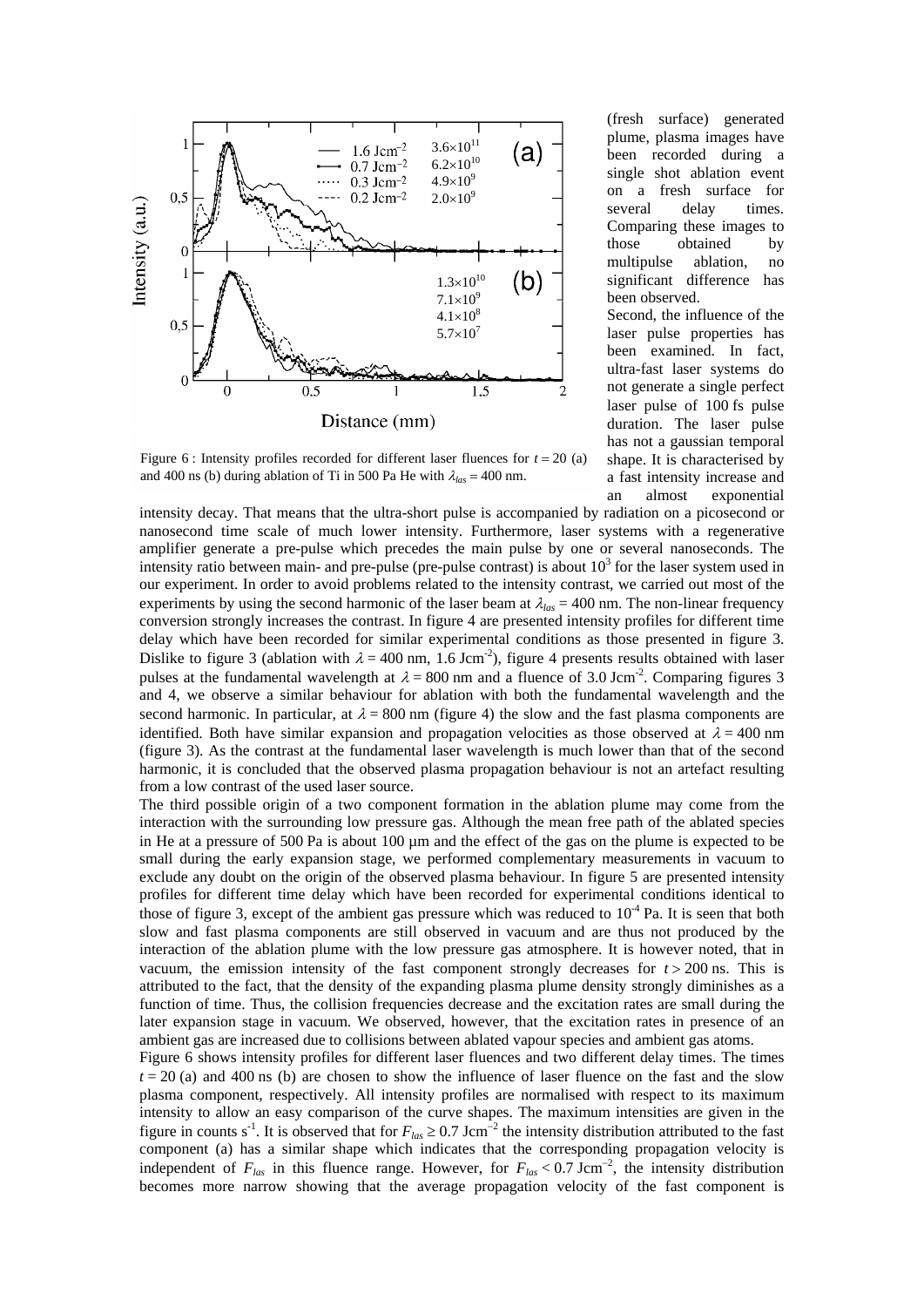

diminished. On the contrary, the shape of the intensity profile attributed to the slow component does not depend on laser fluence as shown in figure 6 (b). Thus, the slow component's velocity distribution is not affected by the laser fluence, and only the emission intensity changes. The rise of plasma emission intensity with laser fluence may have different origins. First, the number of emitting species growths up due to the increase of ablation rate. Second, the plasma temperature may increase with laser fluence, which also leads to higher excitation rates. The latter

Figure 7 : Intensity profiles recorded during ablation of Ti, Zr and Hf for  $t = 100$  (a) and 900 ns (b) in 500 Pa He with  $F_{las} = 1.6$  Jcm<sup>-2</sup> and  $\lambda_{las} = 400$  nm.

effect is particularly important for laser ablation with nanosecond laser pulses where the laser pulse interacts with the plasma plume and heats up the ablated material. Assuming a linear dependence between laser fluence and ablation rate, the number of emitters increases linearly with *Flas*. For constant temperature, an intensity increase  $I \propto F_{las}^{\beta}$  would be expected with  $\beta = 1$  or  $\beta < 1$  for the case of an optically thin or optically thick plasma, respectively. However, the intensity increase observed in figure 6 (a) for  $t = 20$  ns is characterised by  $\beta > 1$  and thus is stronger than the expected variation for constant *T*. The temperature thus is supposed to increase with laser fluence.

Intensity profiles of plasma emission recorded during ablation of Ti, Zr and Hf are presented in figure 7 for  $t = 100$  (a) and 500 ns (b). It is noted that with respect to the emission intensity of the fast component of Ti, those of Zr and Hf are much weaker. This indicates, that the proportion of fast species with respect to slow ones is reduced for the heavier metals. Furthermore, the more narrow intensity shapes of the fast components of Zr and Hf show that the attributed average velocities are reduced with respect to the lighter Ti (see figure 7 (a)). The expansion velocity of the slow component depends only very weakly on the atomic mass of the ablated material (see figure 7 (b)). For a thermal ablation mechanism, the expansion velocity depends on atomic mass as  $u \propto M^{1/2}$ . The observed weaker dependence may be explained by an increase of plasma temperature with the atomic mass. This is a reasonable assumption, because for the Ti, Zr and Hf, the evaporation temperature increases with *M*.

#### **3.2. Optical emission spectroscopy**

Typical emission spectra of the plasma generated by laser ablation of Zr are presented in figure 8. The spectra have been recorded at a distance of 150 um from target for  $t = 30$  (a) and 70 ns (b). It is observed that the relative intensity of spectral line emission of ions with respect to that of neutral atoms is higher at early times. This shows that the ionisation temperature is higher for the faster plasma species. As a general result,

only spectral lines of atoms and single-charged ions were detected during ablation of the three metals. Although particular attention was paid to the research of double-charged ions, a complete absence of emission from these species was noted even for the highest laser fluence of 3 Jcm-2. The spectral lines of

| <b>Species</b> | $\lambda$ (nm) | $A_{ul}$ (10 <sup>8</sup> s <sup>-1</sup> ) | $E_1$ (cm <sup>-1</sup> ) | $J_{I}$ | $E_u$ (cm <sup>-1</sup> ) | $J_{\mu}$ (cm <sup>-1</sup> ) |
|----------------|----------------|---------------------------------------------|---------------------------|---------|---------------------------|-------------------------------|
| Ti I           | 367.17         | 0.0459                                      | 386.8                     | 4.0     | 27614.6                   | 4.0                           |
| Ti I           | 399.86         | 0.407                                       | 386.8                     | 4.0     | 25388.3                   | 4.0                           |
| Ti I           | 498.17         | 0.659                                       | 6842.9                    | 5.0     | 26910.7                   | 6.0                           |
| Ti II          | 368.52         | 0.746                                       | 4897.6                    | 3.5     | 32025.4                   | 2.5                           |
| ZrI            | 354.76         | 0.536                                       | 570.4                     | 3.0     | 28749.8                   | 4.0                           |
| $Zr$ II        | 357.30         | 0.0791                                      | 2572.2                    | 1.5     | 30551.4                   | 2.5                           |
| Hf I           | 417.43         | 0.0672                                      | 2356.6                    | 3.0     | 26305.7                   | 3.0                           |
| <b>Hf II</b>   | 356.17         | 1.09                                        | 0.0                       | 1.5     | 28068.7                   | 1.5                           |

Table 2 : Spectroscopic constants of the observed transitions.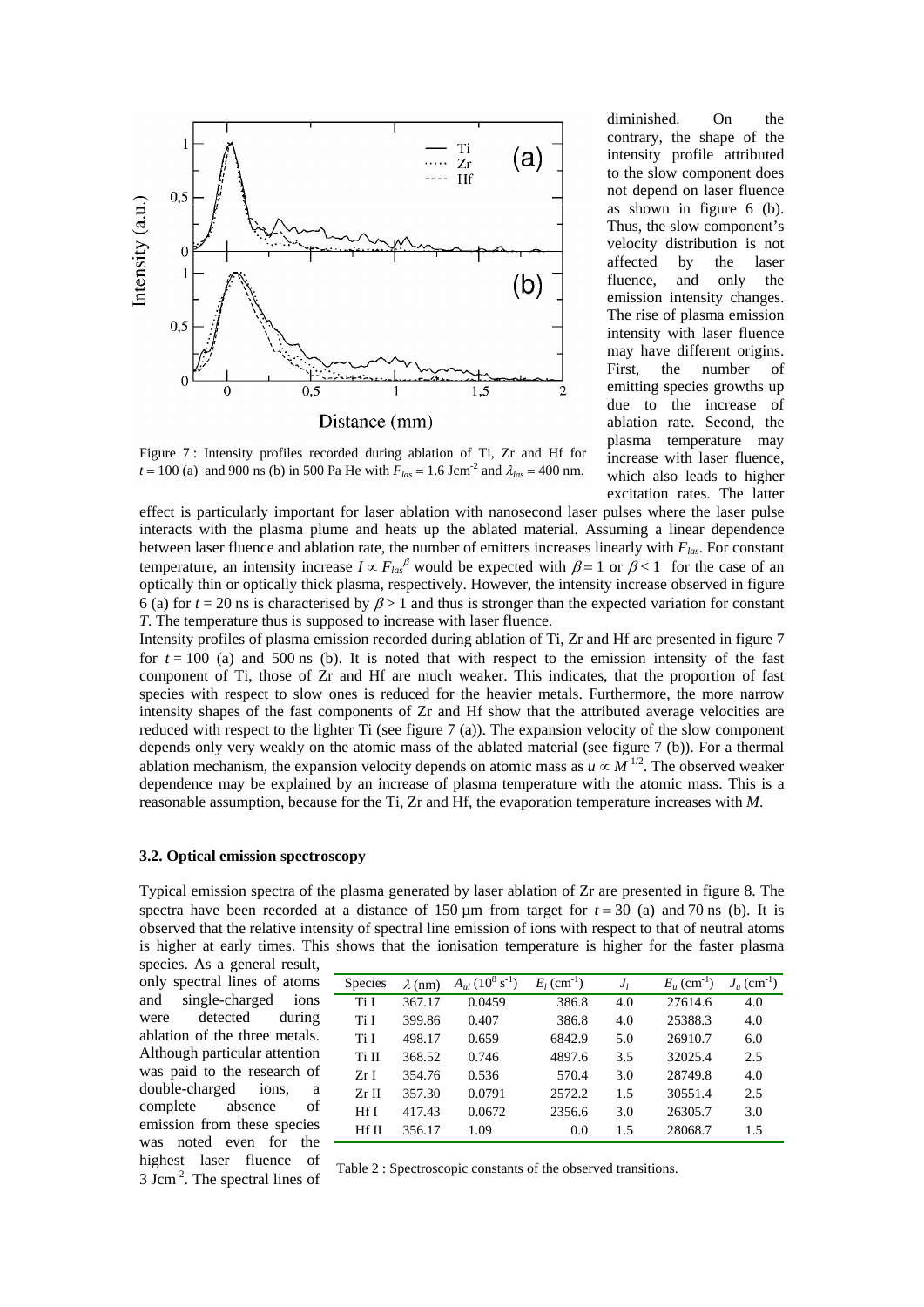

Figure 8 : Optical emission spectra recorded during ablation of Zr in 500 Pa He with  $F_{las} = 3.0$  Jcm<sup>-2</sup> ( $\lambda_{las} = 800$  nm) for  $t = 50$  (a) and 70 ns (b) and  $z = 150 \text{ µm}$ .



Figure 9 : Emission intensity of the Hf I 417.43 nm spectral line as a function of time for different distances from target. The recordings correspond to ablation of Hf in 500 Pa He with  $F_{las} = 3.0$  Jcm<sup>-2</sup>  $(\lambda_{las} = 800$  nm).



Figure 10 : Distance from target as a function of  $t_{max}$  for ablation of Ti, Zr and Hf in 500 Pa He with  $F_{las} = 3.0 \text{ Jcm}^{-2}$  ( $\lambda_{las} = 800 \text{ nm}$ ).

atoms and ions, which have been selected for time-of-flight analyses, are listed in table 2. An example of the time-of-flight measurement is given in figure 9, where the emission intensity of the Hf I 417.43 nm spectral line is presented as a function of time for different distances from target. As the emission intensity strongly decreases with *z*, the  $z = 0.45$  and 0.70 mm curves have been multiplied by a factor of 2 and 3, respectively, to facilitate the comparison of temporal shapes. It is shown that the time  $t_{max}$  (see vertical bars), when the emission intensity reaches its maximum value, increases with distance from target. The time *tmax* has been measured for several distances for the spectral lines listed in table 1. The observation distance is presented as a function of *tmax* in figure 10 for spectral lines of neutral atoms. The slope of the  $z = f(t_{max})$  represents the most probable velocity  $u_p = \Delta z / \Delta t_{max}$ [7]. The continuous curves in figure 10 have been obtained from calculations using the Drag-force model which has been previously employed to describe the interaction of an expanding vapour plume produced by nanosecond laser ablation with a low-pressure ambient gas [8]. The model is based on the assumption that the viscous force is proportional to the propagation velocity of the ablated species. It leads to an expansion behaviour which is described by

$$
z = z_0 \left( 1 - e^{-u_0 t/z_0} \right) \qquad (1)
$$

where  $u_0$  is the initial propagation velocity and  $z_0$  the so-called stopping distance. It is shown in figure 10 that the stopping distance is larger than 1 mm and that the expansion velocity is nearly constant for  $z < 0.7$  mm. According to this behaviour, the initial expansion velocities have been determined from time-offlight analyses in the vicinity of the targets surface. The determination of the most probable velocities from the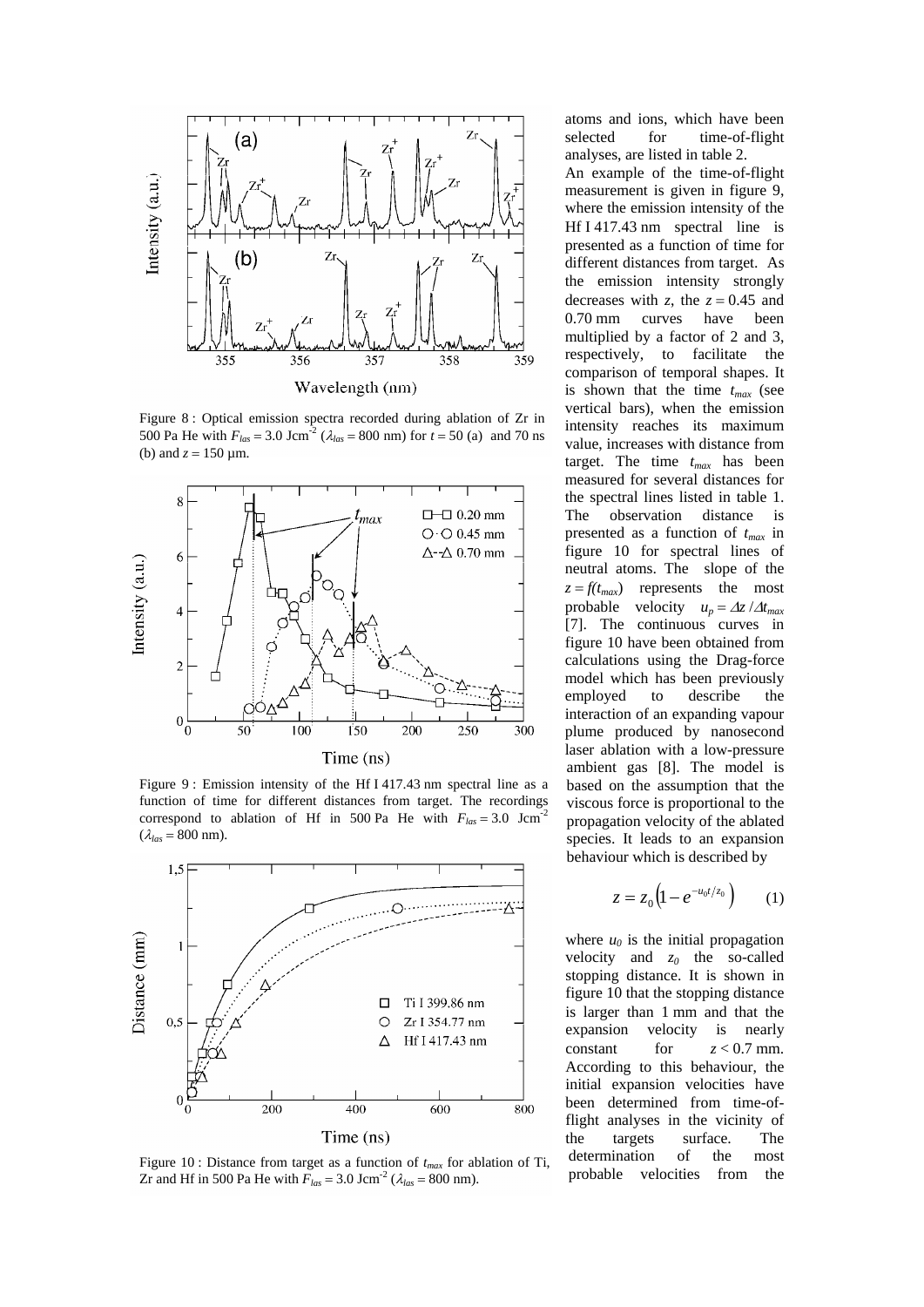

Figure 11 : Distance from target as a function of  $t_{max}$  for ablation of Ti,<br>Tr and Hf in 500 Pa He with  $F = 3.0$  Jcm<sup>-2</sup> (2 = 800 nm). The slopes atomic mass. Zr and Hf in 500 Pa He with  $F_{las} = 3.0$  Jcm<sup>-2</sup> ( $\lambda_{las} = 800$  nm). The slopes represent the most probable velocities of neutral atoms (a) and ions (b). The influence of laser intensity on



Figure 12 : Propagation velocities of neutral atoms and ions as a function of  $F_{las}$  observed during Ti ablation in 500 Pa He using  $\lambda_{las} = 800$  nm.

slopes  $u_p = \Delta z / \Delta t_{max}$  in the near target region is shown in figure 11 for neutral atoms (a) and ions (b) of the three metals. The values of most probable velocities and the corresponding kinetic energies are listed in table 3. It is emphasised that the propagation velocities of ions and atoms deduced from time-of-flight optical emission spectroscopy correspond to the velocity of the fast plasma component deduced from fast ICCD plasma imaging (see section 3.1). It is shown in table 2 that the propagation velocity varies as  $u_p \propto M^{1/2}$ , so that the kinetic energy is independent of the

the most probale velocity of Ti ions and neutral atoms is presented in figure 12. It is shown that the velocities do not increase with *Flas*. It is however noted that this somewhat surprising result has been observed for a fluence range from  $0.9$  to  $3.0$  Jcm<sup>-2</sup>. Below  $0.9$  Jcm<sup>-2</sup>, the plasma emission intensity strongly decreased and the time-of-flight emission spectroscopic measurements were difficult in this fluence range.

The intensity of spectral lines of Ti ions and neutral atoms are presented in figure 13 as a function of *Flas*. As a reference value, the ablation threshold fluence of  $0.09$  Jcm<sup>-2</sup> is indicated on the laser fluence axis. The measurements correspond to an observation distance of 0.45 mm

and to a time delay *tmax* corresponding to the maximum intensity of ionic spectral lines. Thus, the intensity measurements correspond to the highly ionised plasma front which precedes the majority of neutral atoms. As stated before, the emission intensity of both neutral and ionic emission strongly increases with  $F_{las}$  in the lower fluence range ( $F_{las}$  ≤ 0.9 Jcm<sup>-2</sup>). For larger fluences, the ratio remains roughly constant. It is stressed that the fluence value of 0.9 Jcm<sup>-2</sup>, corresponding to the change of the intensity increase with *Flas ,* is about one order of magnitude larger than the ablation threshold.

However,  $F_{las} = 0.9$  Jcm<sup>-2</sup> is the value for which a change of ablation regime has been predicted in literature.

From the intensity ratio of ionic and atomic lines, the plasma temperature is estimated to a value of about 5000 K. A laser fluence independent plasma temperature at a distance of about 0.45 mm, which is relatively large with respect to the laser spot diameter of about 30  $\mu$ m, is not a surprising result. It has been shown by Laville *et al.* [9], that due to radiative

| Spectral line   | $M$ (a.m.u.) | $u_p (10^6 \text{ cm s}^{-1})$ | $E_{kin}$ (eV) |
|-----------------|--------------|--------------------------------|----------------|
| Ti I 498.17 nm  | 47.90        | 0.91                           | 20.7           |
| Zr I 354.77 nm  | 91.20        | 0.75                           | 26.8           |
| Hf I 417.43 nm  | 178.50       | 0.45                           | 18.9           |
| Ti II 368.54 nm | 47.90        | 1.42                           | 49.7           |
| Zr II 357.25 nm | 91.20        | 1.00                           | 47.7           |
| Hf II 356.17 nm | 178.50       | 0.71                           | 47.0           |

Table 3 : Observed transition, atomic mass *M*, most probable velocity  $u_n$  and kinetic energy  $E_{kin}$  of ablated species.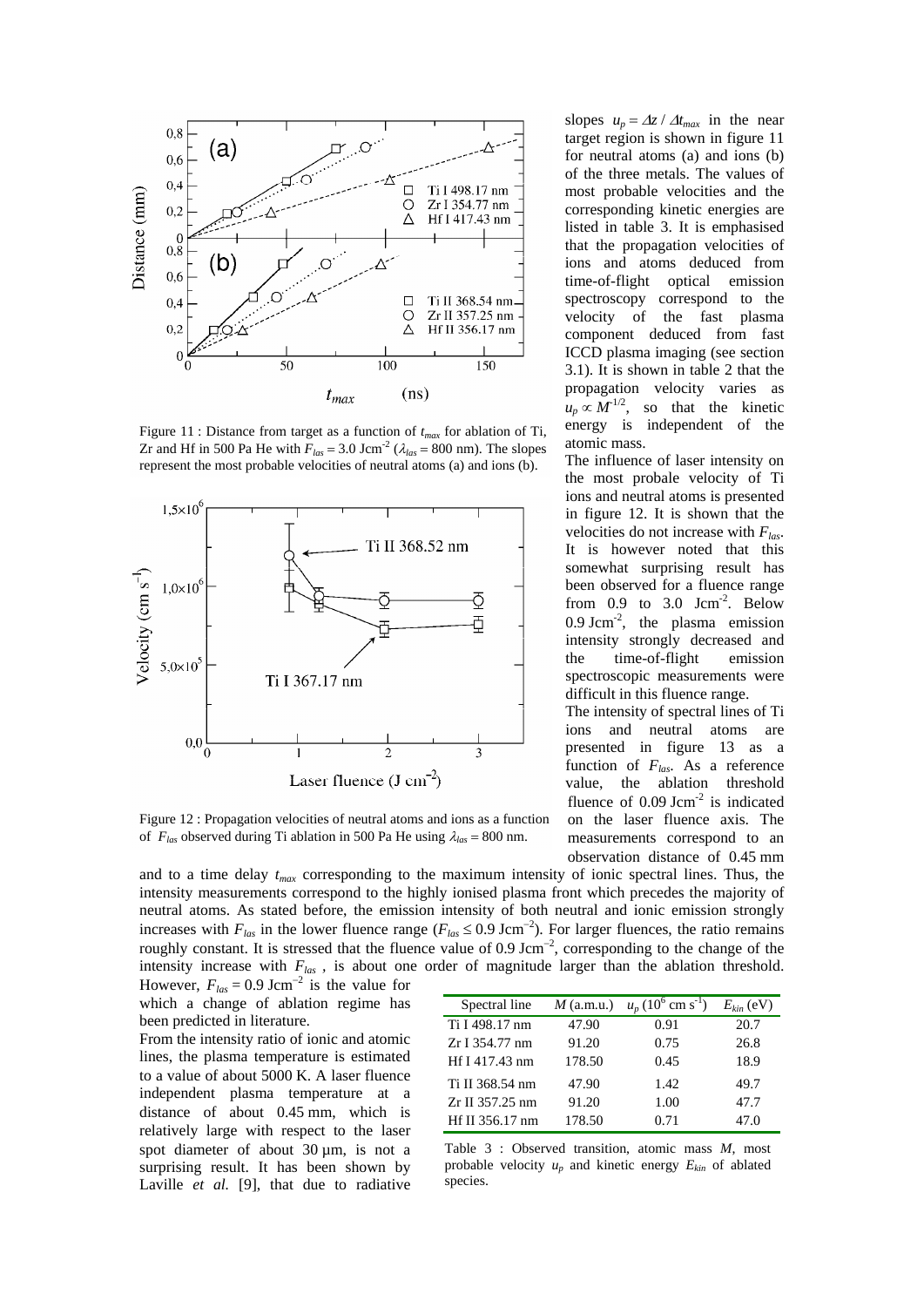

losses, the temperature evolution of pulsed laser-induced plasmas is characterised by a decrease

$$
T(t) = \frac{T_0}{\left(1 + T_0^3 A t\right)^{\frac{1}{3}}},\qquad(2)
$$

where  $T_0$  is the initial temperature while *A* is numerical constant which depends on the ablated material properties. For large delay times  $[t \gg (T_0^3 A)^{-1}]$ , the temperature becomes independent of  $T_0$ . Thus, an eventual increase of the initial temperature with  $F_{las}$  does not necessarily increase the temperature at  $z = 0.45$  mm measured several tens of

Figure 13 : Spectral line emission intensities of ions and neutral atoms as a function of  $F_{las}$  for Ti ablation in 500 Pa He at  $\lambda_{las} = 800$  nm.

nanosecond after the ablating laser pulse. Therefore, time-of-flight measurements of atoms and ions are a more efficient tool to get information on the ablation process itself as the propagation velocities are time-independent due to momentum conservation.

## **4. SUMMARY AND CONCLUSIONS**

The present results obtained by fast ICCD plasma imaging and time- and space-resolved optical emission spectroscopy show that the plasma generated by ultra-short laser ablation of Ti, Zr and Hf is characterised by two well-distinguished components. A fast component formed by ions and neutral atoms propagates with a most probable velocity of the order of  $10^6$  cm s<sup>-1</sup> and an opening angle of about 20 to 30°. A slow component has a very wide opening angle  $(\geq 80^{\circ})$  and an average expansion velocity of the order of  $10^5$  cm s<sup>-1</sup>. It has been shown that the formation of these two components is neither due the interaction of the ablated material with the low-pressure He atmosphere nor an artefact produced by an eventual too low contrast of the femtosecond laser pulse. The behaviour of both components has been studied as a function laser fluence and target material. Ti, Zr and Hf have similar thermophysical properties but different atomic mass. The propagation velocity was found to vary as  $u_p \propto M^{1/2}$  so that the kinetic energy was independent of *M*. The slow component showed a weak increase of kinetic energy with *M*. The behaviour is an indication of a thermal ablation process because the evaporation temperature - and therefore the expected initial plasma temperature - of the three metals increases with *M*.

The emission spectra of the three metals revealed spectral lines of single-charged ions and neutral atoms. Even for the highest laser fluence of  $3 \text{ Jcm}^2$ , which is about 30 times higher than the ablation threshold, no double-charged ions were detected. Furthermore, the emission intensity of ionic spectral lines and intensity ratio between lines of ions and atoms in the fast propagating plasma front were independent on laser fluence in the range from 1.2 to 3 Jcm<sup>-2</sup>. This behaviour is quite different from that observed during nanosecond laser ablation where the plasma temperature and thus the ionisation degree strongly increases with *Flas* due to plasma heating via inverse Bremsstrahlung [10]. It can be related to energy losses due to fast electron heat diffusion into the material bulk which is supposed to play an important role in the femtosecond ablation process in the fluence regime  $F_{las} \ge 1$  Jcm<sup>-2</sup> [11]. However, a clear identification of both plasma components is not possible at this stage of our study and complementary measurements are planned to get a better understanding of the mechanisms involved into the ultra-fast laser ablation process.